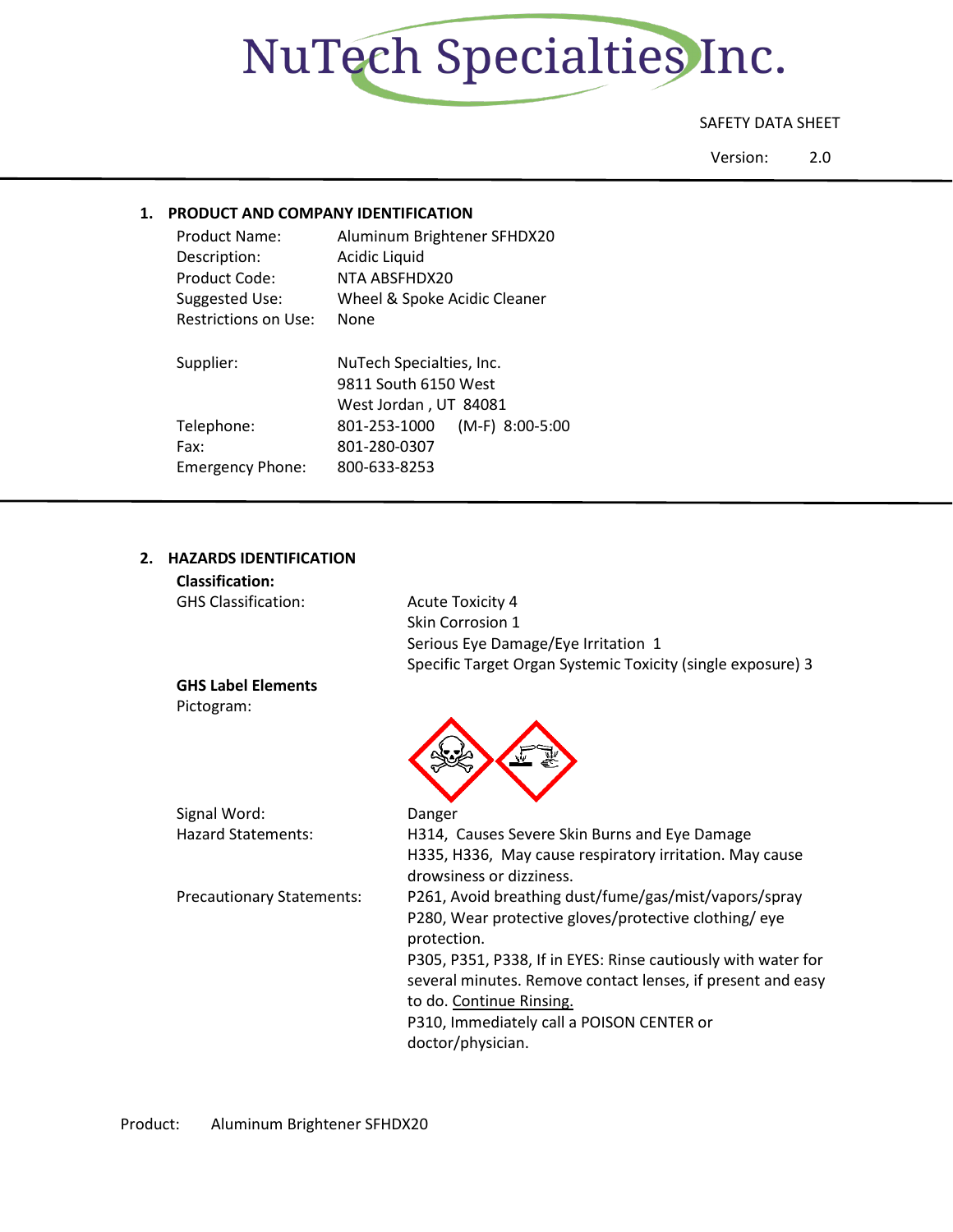



Potential Health Effects: Harmful if ingested or absorbed through the skin

# **3. COMPOSITION/INFORMATION ON INGREDIENTS**

| Component           | CAS#      | Concentration |
|---------------------|-----------|---------------|
| Phosphoric Acid     | 7664-38-2 | 20-30%        |
| Ammonium Biflouride | 1341-49-7 | $3-10%$       |
| Hydrogen sulfate    | 7664-93-9 | 20-30%        |
|                     |           |               |

Synonyms:

# **4. FIRST AID MEASURES**

| If Inhaled:   | P304, P340, If INHALED: If breathing is difficult, remove victim to fresh air |
|---------------|-------------------------------------------------------------------------------|
|               | and at rest in a position comfortable for breathing.                          |
|               | If inhaled, move person into fresh air. If not breathing, give artificial     |
|               | respiration. Consult a physician if symptoms are experienced                  |
| Skin Contact: | P303, P361, P353, If on SKIN (or hair): Remove/Take off immediately all       |
|               | contaminated clothing. Rinse skin with water/shower.                          |
|               | Flush skin with plenty of water. Remove contaminated clothing and shoes.      |
|               | If irritation persists, consult a physician.                                  |

Product: Aluminum Brightener SFHDX20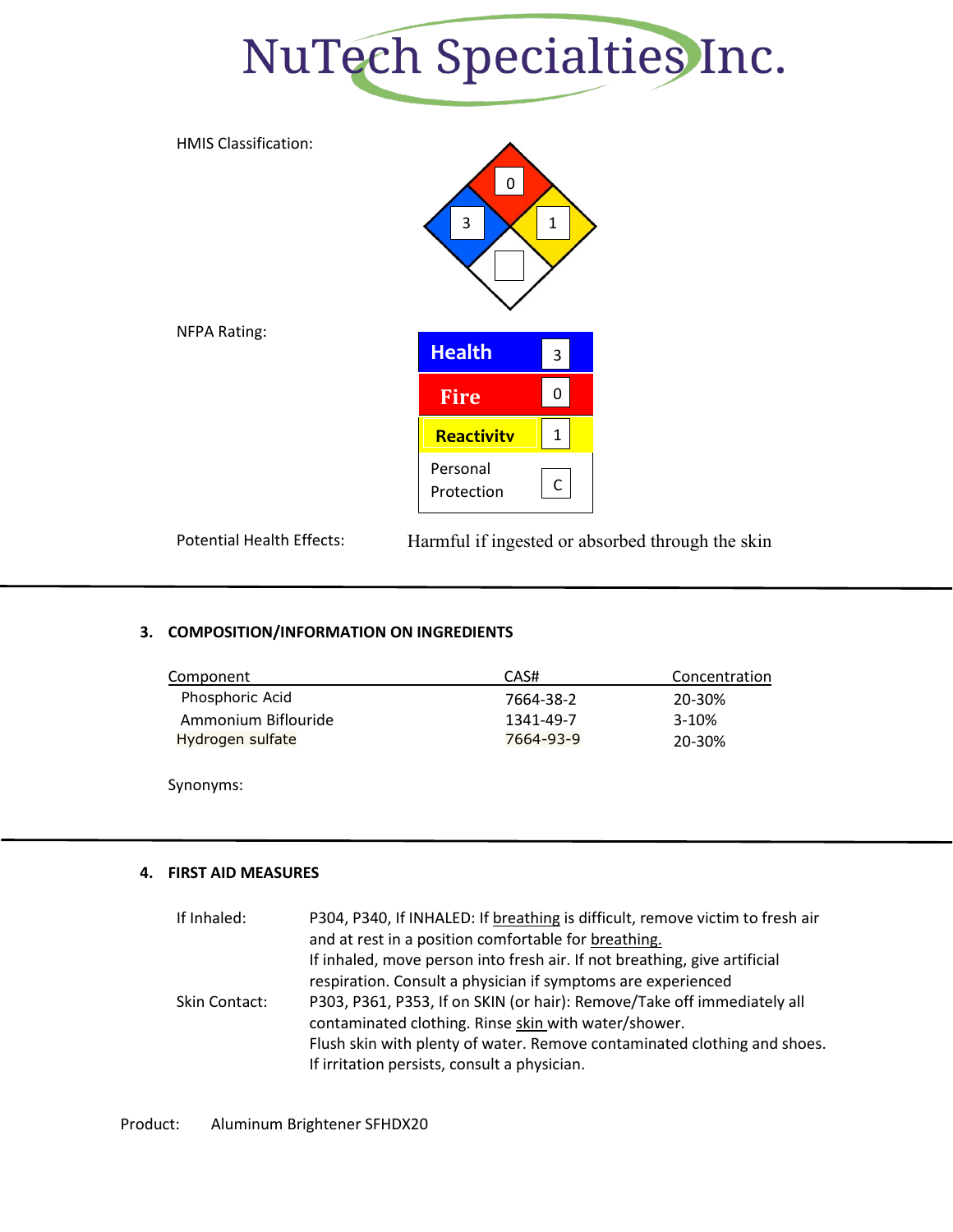| Eye Contact: | P305, P351, P338, If in EYES: Rinse cautiously with water for several<br>minutes. Remove contact lenses, if present and easy to do. Continue |
|--------------|----------------------------------------------------------------------------------------------------------------------------------------------|
|              | rinsing.                                                                                                                                     |
|              | Flush eyes with plenty of water for at least 15 minutes. Remove contact                                                                      |
|              | lenses if able to do so. Immediately call a doctor or physician.                                                                             |
| If Ingested: | P301, P330, P330, If SWALLOWED: Rinse mouth. Do NOT induce vomiting.                                                                         |
|              | P301, P310, If SWALLOWED: Immediately call POISON CENTER or                                                                                  |
|              | doctor/physician                                                                                                                             |
|              | Do not induce vomiting unless instructed to do so by physician. Never give                                                                   |
|              | anything by mouth to an unconscious person. Rinse mouth with water.                                                                          |
|              | Consult physician.                                                                                                                           |

# **5. FIREFIGHTING MEASURES**

| <b>Extinguishing Media:</b>                       | Use water-spray, alcohol resistant foam, dry chemical, or<br>carbon dioxide. Neutralize with soda ash or slaked lime                                                                                                                                                                                                                                                                                                                                                                                                                                                             |
|---------------------------------------------------|----------------------------------------------------------------------------------------------------------------------------------------------------------------------------------------------------------------------------------------------------------------------------------------------------------------------------------------------------------------------------------------------------------------------------------------------------------------------------------------------------------------------------------------------------------------------------------|
| <b>Hazardous Combustion Products:</b>             | Firefighting personnel should respond with appropriate<br>protective clothing, firefighting gear, and breathing<br>equipment as trained.                                                                                                                                                                                                                                                                                                                                                                                                                                         |
| Special Protective Equipment<br>for Firefighters: | In fire conditions: a complex mixture of airborne solids,<br>liquids, and gases including Carbon Monoxide, Carbon<br>Dioxide, and unidentified organic compounds. In event of<br>a fire, wear full protective clothing with NIOSH-approved<br>self-contained breathing apparatus with full face piece<br>operated in the pressure demand or other positive<br>pressure mode. Structural firefighter's protective clothing<br>is ineffective for fires involving Hydrochloric Acid. Stay<br>away from ends of tanks. Cool tanks with water spray<br>until well after fire is out. |

## **6. ACCIDENTAL RELEASE MEASURES**

| <b>Personal Precautions:</b>            | Use personal protective equipment. Always ensure adequate<br>ventilation. Keep unnecessary and unprotected personnel<br>from entering.                                                                                                                                                                                                 |
|-----------------------------------------|----------------------------------------------------------------------------------------------------------------------------------------------------------------------------------------------------------------------------------------------------------------------------------------------------------------------------------------|
| <b>Environmental Precautions:</b>       | Contain and recover liquid when possible. Do not let product<br>enter drains. Neutralize with alkaline material (soda ash, lime)<br>then absorb with an inert material (e.g., vermiculite, dry sand,<br>earth) and place in chemical waste container. Do not use<br>combustible materials, such as saw dust. Do not flush to<br>sewer! |
| Containment and Clean Up:               | Soak up with inert absorbent material and dispose of. Keep in<br>suitable, closed containers for disposal.                                                                                                                                                                                                                             |
| Product:<br>Aluminum Brightener SFHDX20 |                                                                                                                                                                                                                                                                                                                                        |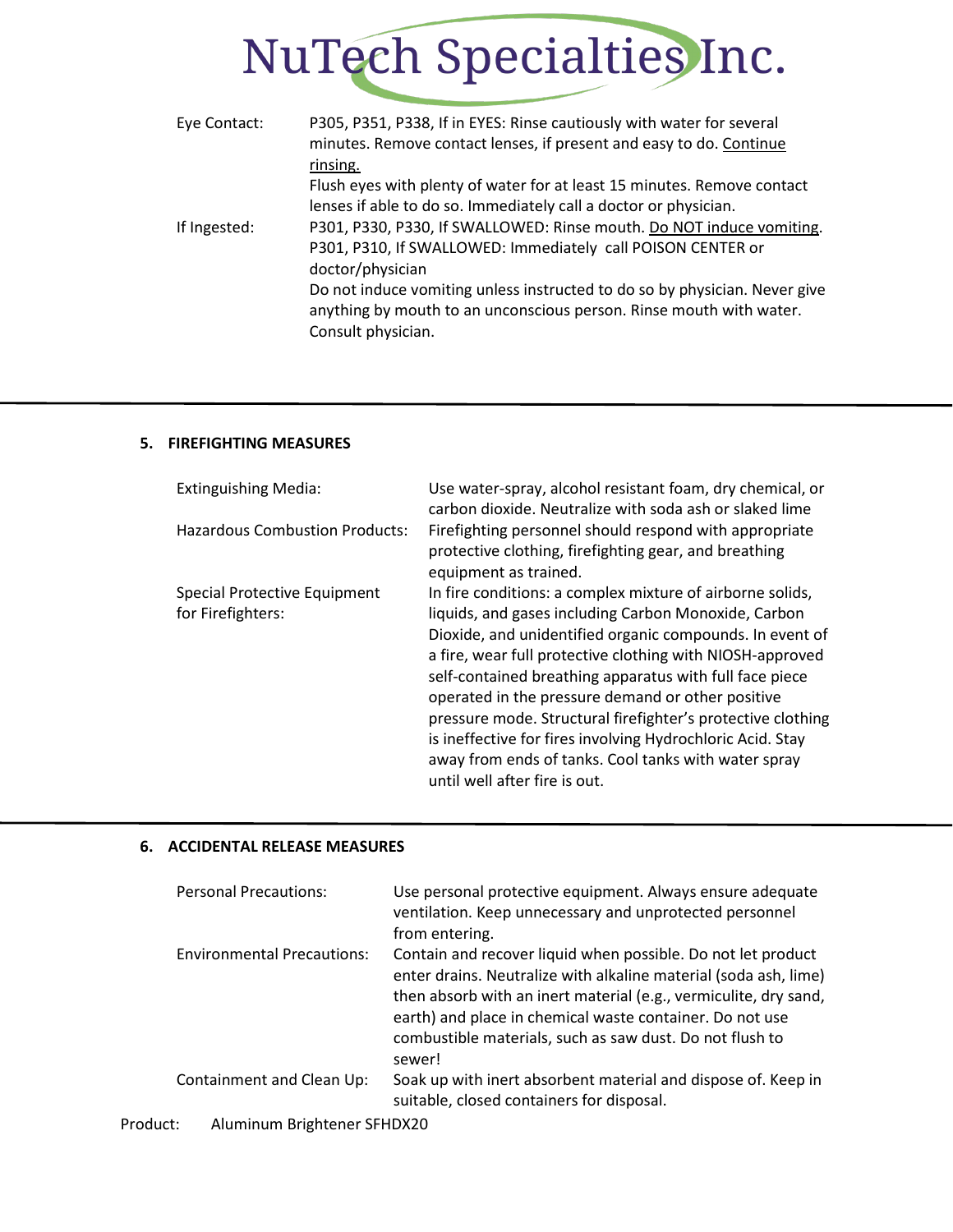#### **7. HANDLING AND STORAGE**

| Safe Handling: | Keep away from flames and hot surfaces. Use personal           |
|----------------|----------------------------------------------------------------|
|                | protective equipment. Always ensure adequate ventilation.      |
| Safe Storage:  | Keep containers tightly closed in a dry well-ventilated place. |
|                | Containers which are opened must be carefully resealed and     |
|                | kept upright to prevent leakage. Store away from incompatible  |
|                | materials. Do not freeze.                                      |

#### **8. EXPOSURE CONTROLS/PERSONAL PROTECTION**

Exposure Limits

| Component           | CAS Number | Exposure Limit | <b>Basis</b> |
|---------------------|------------|----------------|--------------|
| Phosphoric Acid     | 7664-38-2  | 1 mg/m $3$     | OSHA         |
| Ammonium Biflouride | 1341-49-7  | $2.5(f)$ mg/m3 | OSHA         |
| Hydrogen sulfate    | 7664-93-9  | 1 mg/m $3$     | <b>OES</b>   |

General Controls: Always ensure adequate ventilation and that working areas contain safety showers and eye wash stations. Handle material in accordance with good industrial hygiene and safety practices.

Personal Protective Equipment

| Eye Protection:                | Tightly fitting safety glasses or goggles should be sufficient. Have<br>eye-wash stations available where eye contact can occur.                                                        |
|--------------------------------|-----------------------------------------------------------------------------------------------------------------------------------------------------------------------------------------|
| Hand Protection:               | Handle with chemical resistant gloves. Gloves must be inspected<br>prior to use. Wash and dry hands after use.                                                                          |
| <b>Skin Protection:</b>        | Wear long sleeves, a chemical apron, or other protective clothing<br>to prevent skin contact. Safety showers should be located in work<br>area where skin contact can occur.            |
| <b>Respiratory Protection:</b> | Where risk assessment shows air-purifying respirators are<br>appropriate, use a NIOSH-approved full face respirator with<br>appropriate cartridges. Always ensure adequate ventilation. |

#### 9. **PHYSICAL AND CHEMICAL PROPERTIES**

| <b>Physical State:</b> | Blue-Green Liquid |
|------------------------|-------------------|
| Color:                 | Blue-Green        |
| Odor:                  | Acidic            |
| l Odor Threshold:      | N/D               |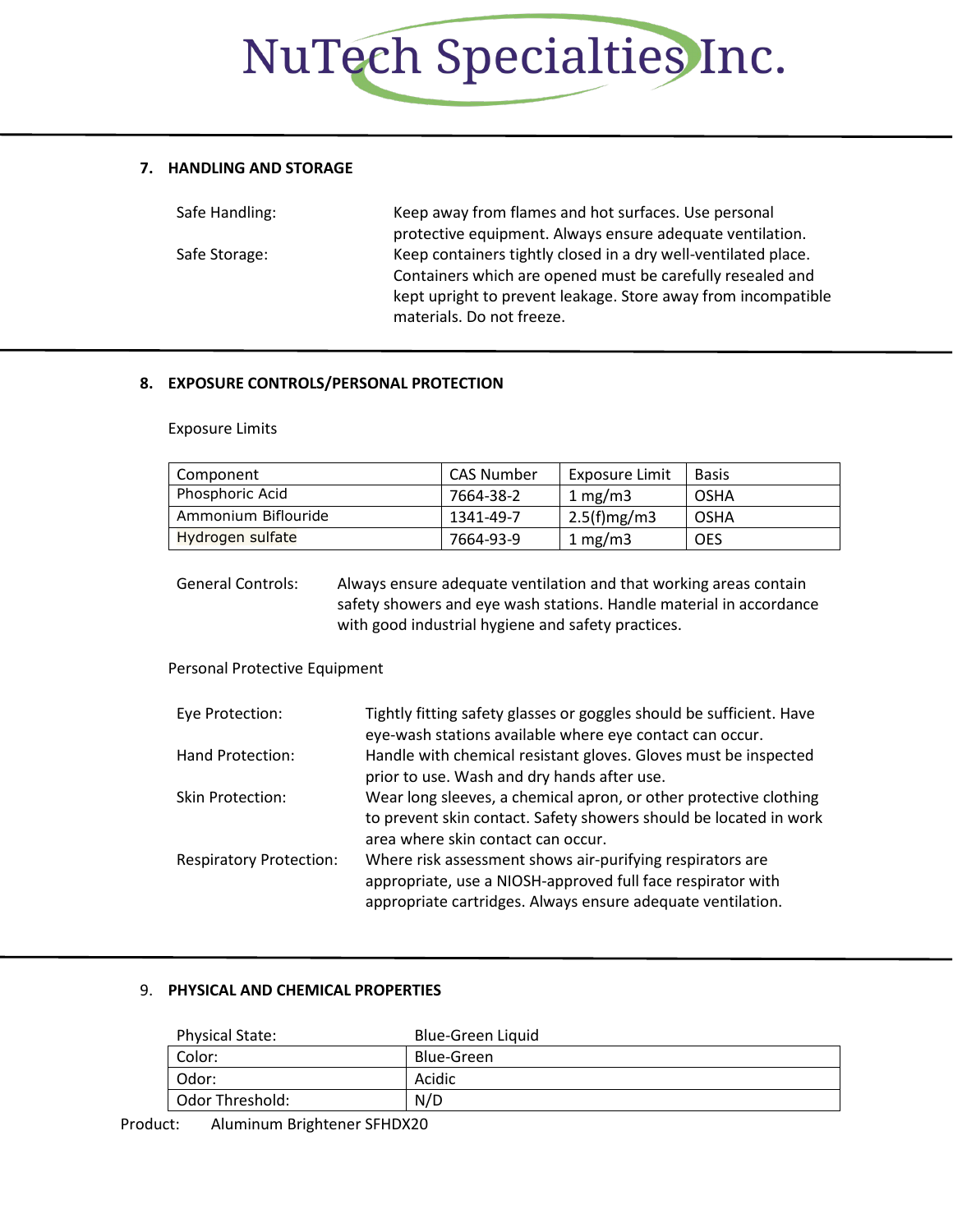| pH:                               | 1                 |
|-----------------------------------|-------------------|
| Melting/Freezing Point:           | $32^\circ$ F      |
| <b>Boiling Point:</b>             | $212^\circ$ F     |
| Flash Point:                      | None              |
| <b>Evaporation Rate:</b>          | N/A               |
| Flammability (Solid, Gas):        | None              |
| Flammability/Explosion Limits:    | None              |
| Vapor Pressure @ 20°C:            | N/A               |
| Vapor Density:                    | N/A               |
| <b>Specific Gravity:</b>          | 1.1               |
| Density:                          | 9.2               |
| Solubility in Water:              | Complete          |
| <b>Partition Coefficient:</b>     | No data available |
| Auto Ignition Temperature:        | No data available |
| <b>Decomposition Temperature:</b> | No data available |
| Viscosity @ 15°C:                 | N/A               |
|                                   |                   |

#### **10. STABILITY AND REACTIVITY**

| Chemical Stability:                       | <b>Stable</b>                                  |
|-------------------------------------------|------------------------------------------------|
| <b>Conditions and Materials to Avoid:</b> | Incompatible materials: A strong mineral acid, |
|                                           | cyanides, sulfites and formaldehyde.           |
| <b>Hazardous Decomposition Products:</b>  | Emits toxic fumes of hydrogen flouride         |

## **11. TOXICOLOGICAL INFORMATION**

Acute Toxicity- Harmful if swallowed

| Component           | <b>CAS Number</b> | <b>Test</b>      | <b>Toxicity</b>        |
|---------------------|-------------------|------------------|------------------------|
| Phosphoric Acid     | 7664-38-2         | Oral LD50 Rat    | 1530 mg/kg             |
| Ammonium Biflouride | 1341-49-7         | Oral LD50 Rat    | $1276$ ppm             |
| Hydrogen Sulfate    | 7664-93-9         | Inhalation (Rat) | $900 \,\mathrm{mg/kg}$ |

#### Potential Health Effects

Inhalation: Corrosive! Inhalation of vapors can cause coughing, choking, inflammation of the nose, throat, and upper respiratory tract, and in severe cases, pulmonary edema, circulatory failure, and death.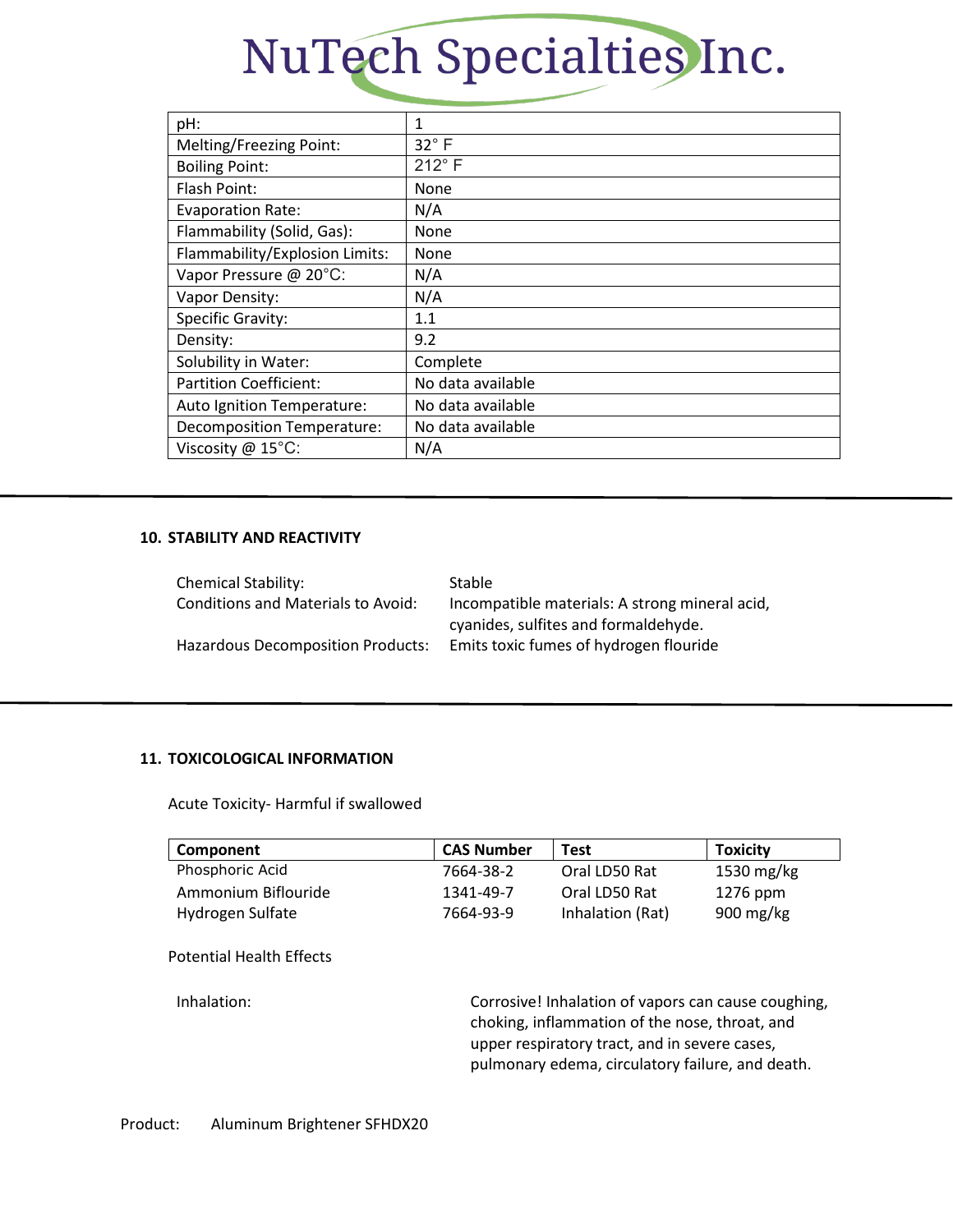| Skin:                                  | Corrosive! Can cause redness, pain, and severe skin |
|----------------------------------------|-----------------------------------------------------|
|                                        | burns. Concentrated solutions can cause deep        |
|                                        | ulcers and discolor skin.                           |
| Eyes:                                  | Corrosive! Vapors are irritating and may cause      |
|                                        | damage to the eyes. Contact may cause severe        |
|                                        | burns and permanent eye damage.                     |
| Ingestion:                             | Corrosive! Swallowing hydrochloric acid can cause   |
|                                        | immediate pain and burns of the mouth, throat,      |
|                                        | esophagus and gastrointestinal tract. May cause     |
|                                        | nausea, vomiting, and diarrhea. Swallowing may be   |
|                                        | fatal.                                              |
| Signs and Symptoms of Exposure:        | Stomach pain and vomiting                           |
| Chronic Effects of Long Term Exposure: | Overexposure to fluoride can cause calcification of |
|                                        | bones                                               |
| Carcinogenicity:                       | Not a carcinogen                                    |
|                                        |                                                     |

#### **12. ECOLOGICAL INFORMATION**

Acute Ecotoxicity

| Component           | <b>CAS</b><br><b>Number</b> | Organism | <b>Ecotoxicity</b>  |
|---------------------|-----------------------------|----------|---------------------|
| Phosphoric Acid     |                             |          |                     |
|                     | 7664-38-2                   | N/A      |                     |
| Ammonium Biflouride | 1341-49-7                   | N/A      |                     |
| Hydrogen Sulfate    | 7664-93-9                   | Fish     | LC50 24 hr/6.3 mg/L |
|                     |                             |          |                     |
|                     |                             |          |                     |

Ecological Effects

| Persistence and Degradability:    | When released into soil, material will leach into ground |
|-----------------------------------|----------------------------------------------------------|
|                                   | water.                                                   |
| <b>Bioaccumulation Potential:</b> | No further relevant material available                   |
| Mobility in Soil:                 | Leach readily into soil                                  |
| Other Adverse Effects:            |                                                          |
|                                   |                                                          |

## **13. DISPOSAL CONSIDERATIONS**

| Disposal:               | Material should be disposed in accordance with all local, state, |
|-------------------------|------------------------------------------------------------------|
|                         | and federal regulations. Regulations vary by region.             |
| Contaminated Packaging: | Dispose of as unused product.                                    |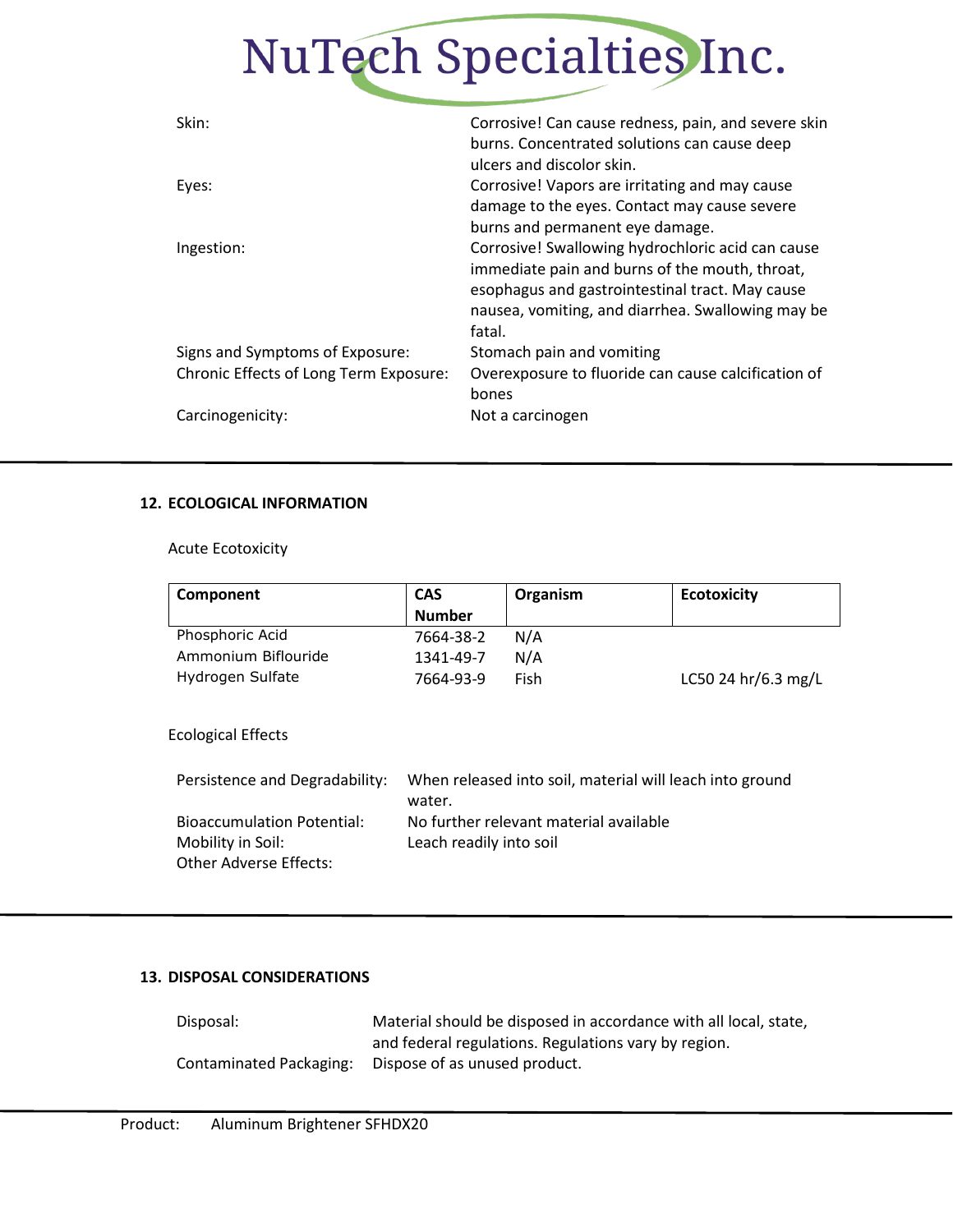

#### **14. TRANSPORT INFORMATION**

DOT Information

| Proper Shipping Name:     | Corrosive Liquids, N.O.S |
|---------------------------|--------------------------|
| <b>UN Number:</b>         | UN1760                   |
| Hazard Class:             | 8                        |
| Packing Group:            | PGII                     |
| Reportable Quantity (RQ): | 5000#                    |
| Marine Pollutant:         | No                       |
| Note:                     |                          |

#### 15. REGULATORY INFORMATION

US Federal

| SARA 302 Components:   | None         |
|------------------------|--------------|
| SARA 311/312 Hazards:  | Acute health |
| SARA 313 Components:   | None         |
| <b>TSCA Inventory:</b> | Yes          |

#### **European Union**

EC Inventory: Yes

# **State Regulations**

Utah Clean Air: Yes

### **16. OTHER INFORMATION**

| <b>SDS Version:</b>   | 2.0                  |  |
|-----------------------|----------------------|--|
| <b>Revision Date:</b> | 06/16/21             |  |
| Supercedes:           | Version 1.0 5/5/2015 |  |